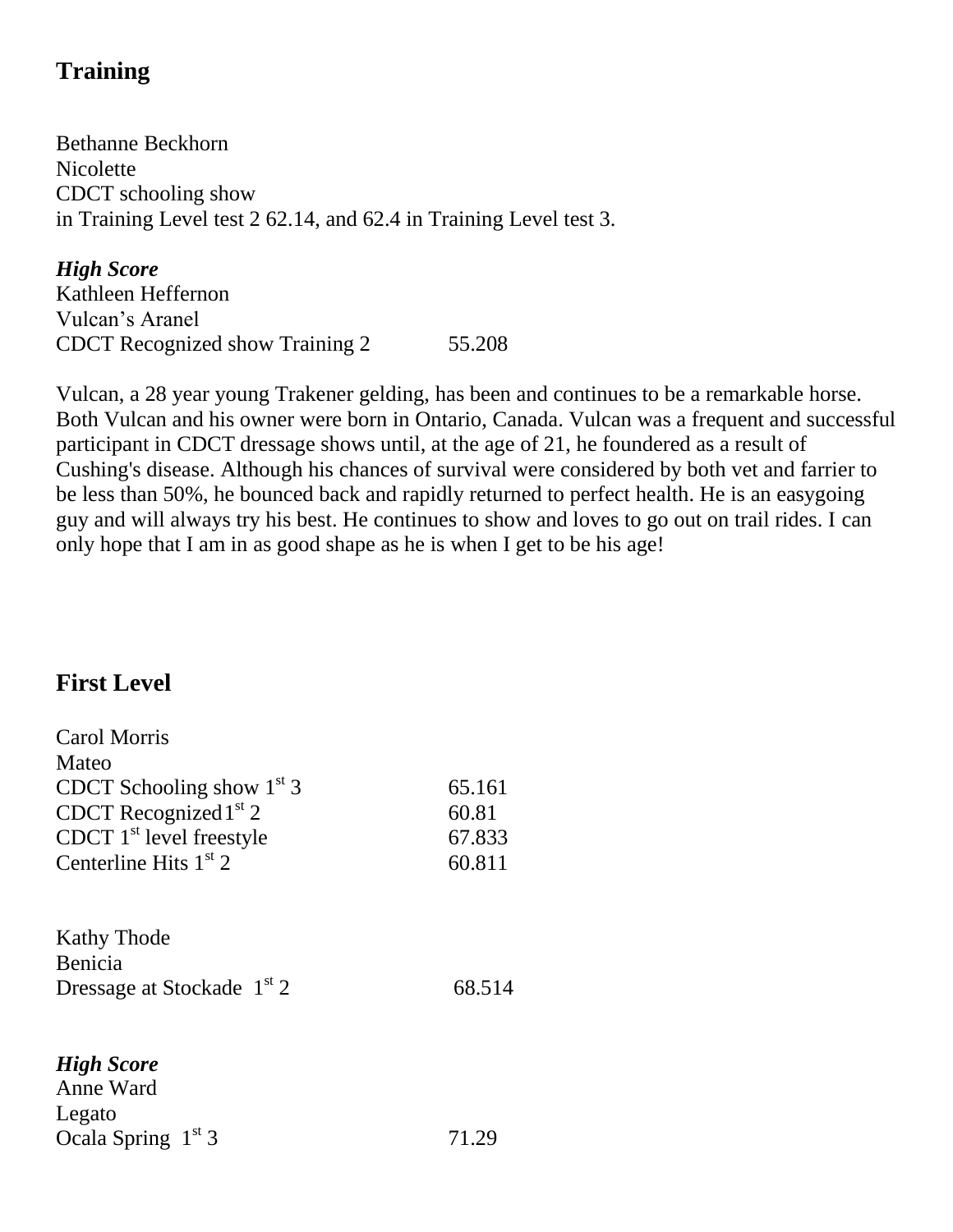## **Second level**

Ginny Grove Brio Stockade II  $2<sup>nd</sup> 1$  57.14 CDCT  $2^{nd}$  1 65.28 CDCT  $2^{nd}$  2 60.65 "Brio is 10 y.o. now and finding out that second level is HARD WORK! He has been trial riding this fall and has had a great attitude about it."

#### *High Score* Anne Ward Legato Stockade Dressage Show  $2<sup>nd</sup> 3$  69.167

## **Third Level**

| <b>Kathy Thode</b>     |       |
|------------------------|-------|
| <b>Brookside Patch</b> |       |
| CDCT $3^{\text{rd}}$ 3 | 66.41 |

#### *High Score* Anne Ward Bo's Buttercup Slide Snowbird's Paradise  $3<sup>rd</sup>$  3 68.59

## **Fourth Level**

Susan Mulvey Zhivago  $CDCT 4<sup>th</sup> 1$  62.00 CDCT Schooling show 65.00 "Z is a clown. We have had a great fun year enjoying our lessons, clinics and shows.